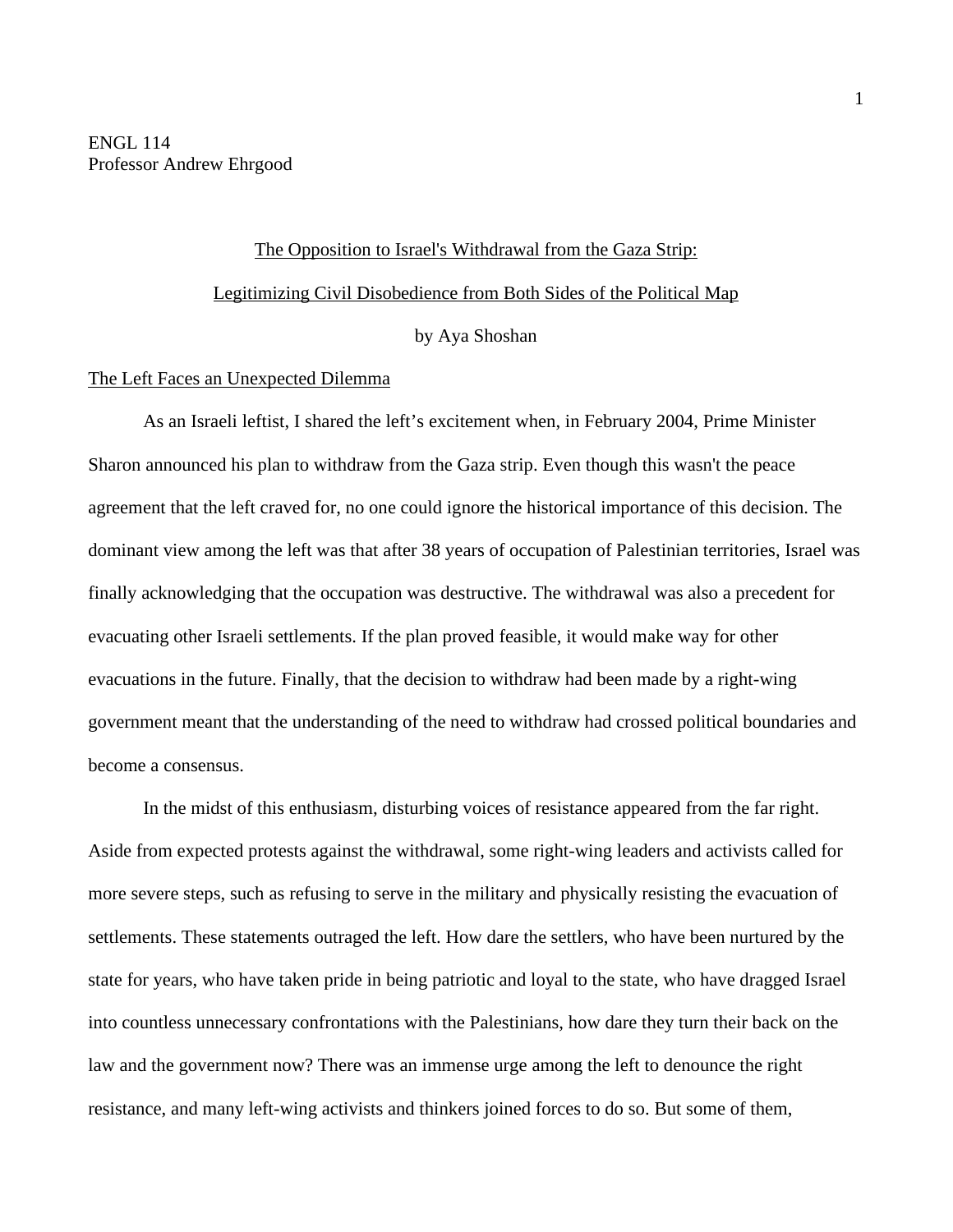particularly the more radical ones, were confronted with an apparent contradiction - how could they condemn the right's refusal to cooperate with the withdrawal while supporting the traditional left-wing refusal to serve in the military? Could there be moral or political grounds to reject the right's disobedience while simultaneously accepting the left's? The section of the left that has so far supported the left disobedience<sup>1</sup> was now required to answer these questions.

## A Brief Background

In June 2004, the right-wing government headed by Prime Minister Sharon approved a unilateral plan to withdraw all Israeli forces from the Gaza strip and to dismantle all Israeli settlements there. The Israeli settlements in the Gaza strip appeared soon after Israel occupied the area in 1967. After the occupation, the Israeli public held conflicting views regarding the status of the Gaza strip. While many considered it an inseparable part of the Jewish homeland, others regarded it as an occupied territory that had to be given back. The government adopted the view that Gaza was a part of Israel, and encouraged Israeli citizens to settle there, providing them with financial incentives. According to the IDF official website, by 2005 there were 19 Israeli settlements in the Gaza strip, populated by 8,000 Israelis. The government's plan to withdraw from Gaza in 2005 incited strong opposition from the right. Mass demonstrations took place in Tel Aviv, Jerusalem and other major cities, orange ribbons were hung on cars and balconies as a sign of identification with the settlers, and right-wing parties attempted to block the plan in the parliament. But some more radical right-wing groups found these actions insufficient. These groups organized illegal infiltration of activists into the Gaza strip to bolster the settlers' resistance, they encouraged settlers to remain in their homes and not to cooperate with the military, and they called soldiers to refuse to take part in the evacuation. Despite this opposition, the

 <sup>1</sup> It is important to note that only a small portion of the left supports the left refusal to serve in the military. The majority believes that even though occupation is wrong, serving in the military is a civic duty that must be fulfilled.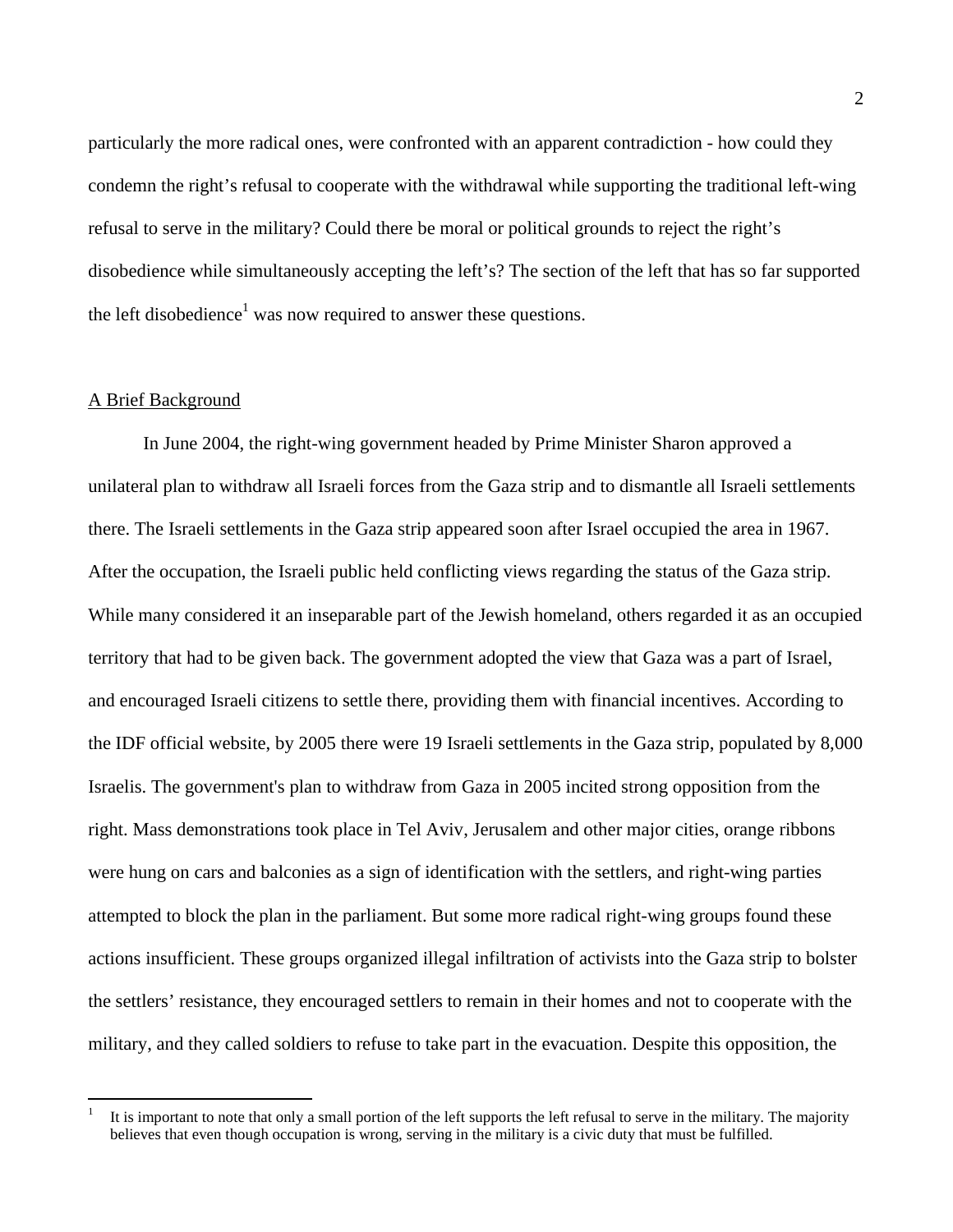plan was carried out in August 2005, without causing a single death or serious injury.

#### Arguing Against the Right

Confronted with the apparent contradiction between the simultaneous urges to support the left's disobedience and reject the right's, left wing intellectuals offered ways to distinguish between the two. Some argued that the right's resistance resembled a rebellion more than an act of personal conscience, because it was instructed by authoritative figures rather than motivated by individual beliefs. This argument refers to incidents in which rabbis instructed their followers to oppose the withdrawal by disobeying the law. An example of this is the public statement by Rabbi Avraham Shapira, one of the principle leaders of the religious Zionist movement, together with a group called "Rabbis for the land of Israel." Shapira said that the evacuation of Jewish settlements "is a severe violation of the Torah and is equivalent to desecrating Sabbath or eating pork" (qtd in Vise). To assert Shapira's view, another group of 60 major rabbis published a letter calling soldiers to "refuse to take part in the uprooting of settlements", and stating that "Jews are forbidden to take part in the dismantling of any settlement or Jewish grasp of the land of Israel." (qtd in Rahat). In both these incidents, the rabbis did not address their followers' personal sense of justice, but rather commanded them to disobey the law. David Zonshein, chairman of the political left movement "The Courage to Refuse," argues that the religious public regards the rabbis as authorities whose orders must be obeyed. "This is a true threat to democracy, which is based on the freedom of conscience of each citizen," he says. Prof. Kimmerling agrees. According to him, the religious education in Israel encourages blind obedience to rabbis and lack of "personal autonomy and independent thinking." He claims that in these circumstances, "disobedience is collectively forced on the masses, and turns into clear and open sedition." For both Zonshein and Kimmerling, the rabbis' call for disobedience is an attempt to rebel. Therefore, Zonshein and Kimmerling believe that unlike the left personal disobedience, the right disobedience is not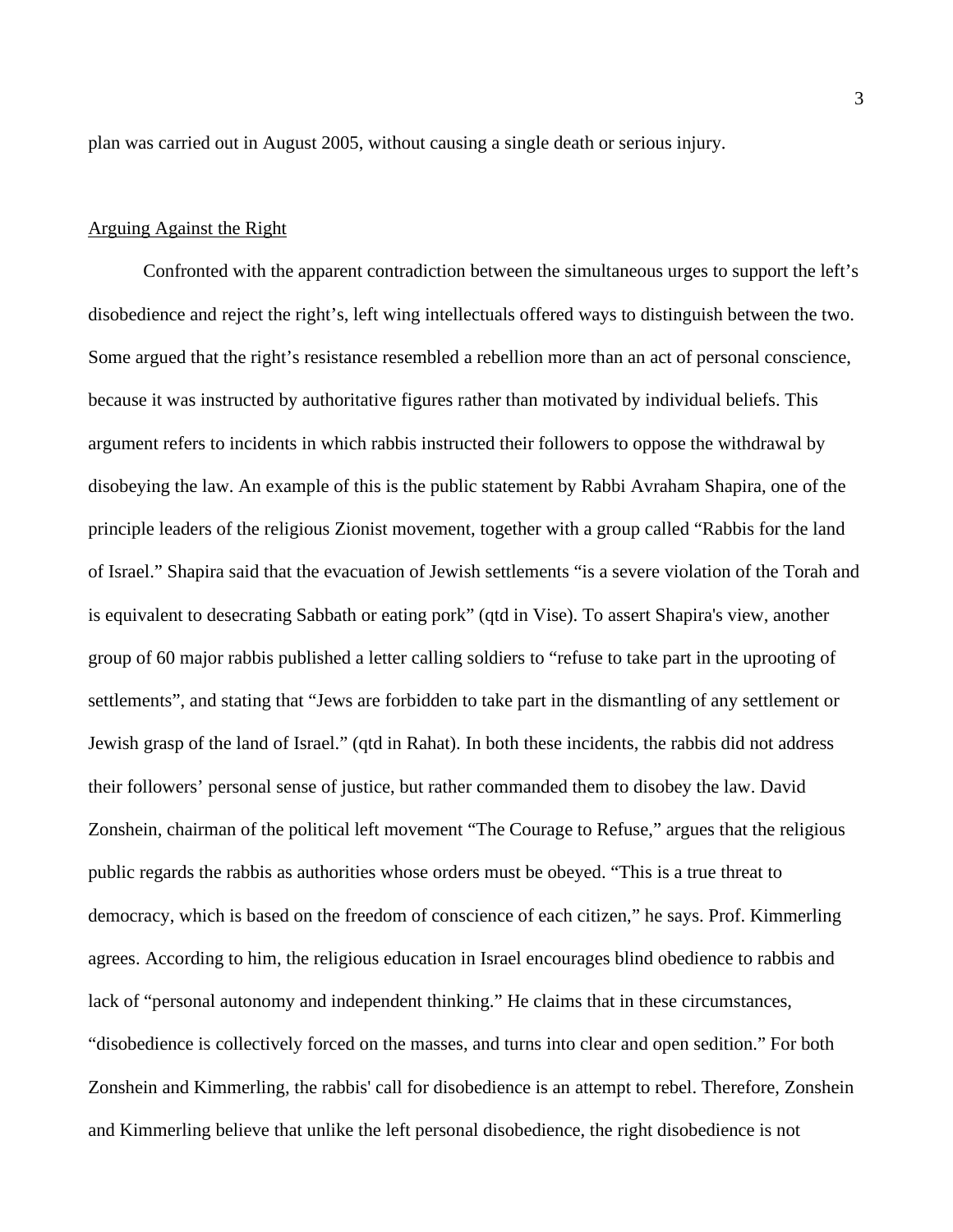legitimate within a democratic society.

As Zonshein and Kimmerling point out, the rabbis' rulings differ significantly from the left disobedience. I accept their claim that the rabbis' ruling is illegitimate because it is not the kind of honest and conscious disobedience that a democratic society should tolerate. But the right manifested many other forms of disobedience besides the rabbis' statements. Some calls for disobedience were made by civil leaders who addressed the public personal sense of justice. Pinchas Velershtein, head of Benyamin County<sup>2</sup>, published a public letter to the residents of his county in which he described the evacuation law as an immoral, discriminatory crime against Jews. Velershtein encouraged his public to go to Gaza and resist the evacuation, and to be willing to go to prison for this action. Velershtein is not a religious authority, he did not mention a single religious justification for breaking the law in his letter; nor did he rely on any rabbis' ruling. Instead, he argued that a law violates universal justice when it selectively ignores human rights of Jews by forcing them out of their homes. It would be difficult to claim that Velershtein's call for civil disobedience is an act of rebellion that relies on blind obedience to religious authorities. Like Velershtein, there were many other community leaders who called for a nonviolent resistance to the evacuation based on the claim that the evacuation was unjust.

But some left intellectuals reject this form of civil disobedience as well. They claim that the moral basis for the right refusal is fundamentally wrong, because it contradicts values of democracy and peace (Kimmerling, Zonshein and Triger). Kimmerling argues that the settlers aspire to preserve the undemocratic occupation of the Palestinian territories, which results in Israel's control over the lives of millions of Palestinians without giving them any rights. This situation, Kimmerling says, cannot be justified by any democratic means even if it were supported by an unquestionable majority of Israelis. Zonshein supports this view as well. According to him, the settlers fight to maintain control over a land

 <sup>2</sup> Benyamin County is a region in the west bank that Israel occupied in 1967. The settlers' leadership in the west bank joined the struggle against the withdrawal from Gaza, claiming that they share the same fate as the settlers in Gaza.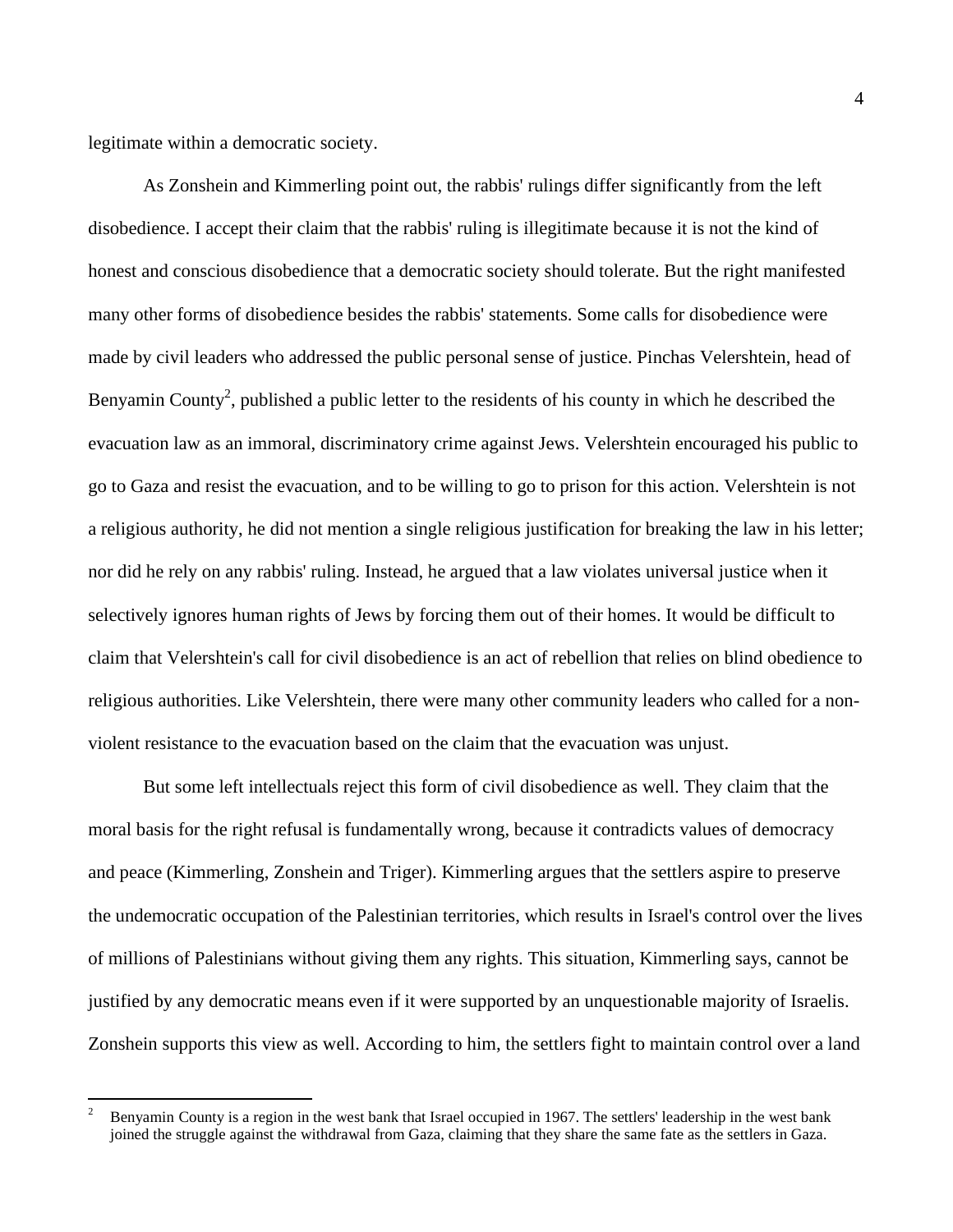that was never annexed by Israel. "By doing so," Zonshein says, "they create an apartheid state in which a Jewish minority has control over an Arab majority deprived of basic civil rights." Triger calls the settlers disobedience "a form of Jewish Jihad that has nothing to do with democracy." These arguments suggest that the settlers themselves do not act according to democratic principles, and do not respect the Palestinians' civil rights. Their presence in the occupied territories results in curfews over Palestinian towns, segregated roads, unequal distribution of resources and severe restrictions on the mobility of Palestinians. The left argues that by evacuating the settlers from the territories, the injustice imposed on the Palestinians would come to an end. In light of these arguments, it seems absurd that Velershtein complains about an intolerable violation of the human rights of settlers while he and the public he represents cause daily violation of Palestinian human rights.

The crux of the dispute between Velershtein and the left is their different view of universal justice. While the left relies on a view of justice that rejects any form of occupation and strives for a race-free democracy, the settlers believe that justice consists of a Jewish state throughout all of historical Palestine, at the expense, if necessary, of Palestinian human rights. Could the difference in moral perceptions between the right and the left justify the left disobedience over the right? In other words, could the left justify its own disobedience and denounce the right's disobedience based on the view of universal justice it holds? I believe that there are two ways to address this question. The first is to argue that justice is a social and cultural construction that has no objective justification. According to this view, the left has no moral superiority over the right, and so both the right and the left disobedience are equally justified. The second option, which the left intellectuals endorse, is to claim that universal justice exists, and that the left best represents it. In this case, we conclude that the right-wing disobedience is illegitimate because it contradicts universal principles of justice.

Since the purpose of this essay is not to discuss the theoretical justification for universal justice, let us provisionally accept the left claim that the right values are immoral. Even though this assumption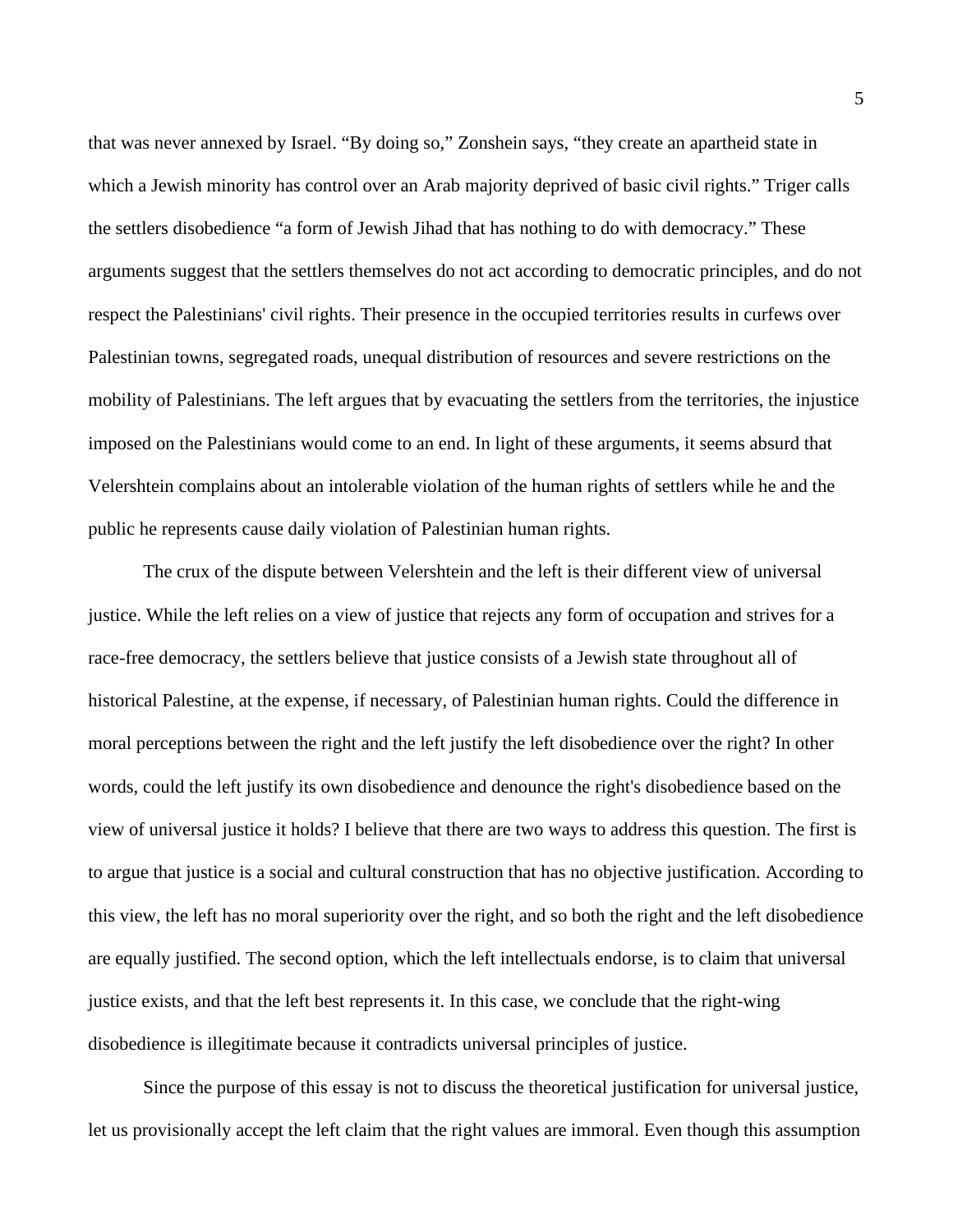is sufficient to conclude that the right-wing disobedience is illegitimate, I believe that there are other considerations that the left should make before determining whether the right disobedience is truly unjustified. Civil disobedience has important implication on the conduct of democracy. When the left rejects the legitimacy of the right's disobedience on the sole basis that the right holds immoral views, it ignores the implications that civil disobedience has on democracy. If the left strives to create a true democracy, it should endorse a more utilitarian point of view on the right's disobedience, and consider whether the right's disobedience benefits democracy. If the right's disobedience benefits democracy more than it harms it, then the left should tolerate it despite the fact that it relies on immoral values. In order to examine whether the right disobedience benefits democracy, we should first examine civil disobedience and its justification in a democracy.

## John Rawls: A Comprehensive Definition and Justification for Civil Disobedience

John Rawls, a modern day political philosopher, wrote about the role of civil disobedience in a democracy. According to him, true civil disobedience is not only a civil right but also an effective instrument in strengthening and stabilizing democracy. It serves to correct narrow injustices that occur within a system that is almost just, perfecting it to make it even more just (383). I believe that the leftists who support the left disobedience would agree with Rawls that true civil disobedience benefits democracy. But does the right's disobedience qualify as true civil disobedience? In other words, does any kind of a political violation of the law qualify as true civil disobedience? Rawls thinks otherwise. He lays out a definition for true civil disobedience, and the conditions that make it justified:

[Civil Disobedience is a] public, non violent conscientious act contrary to law usually done with the aim of bringing about a change in the law or policies of the government. By acting in this way one addresses the sense of justice of the majority of the community and declares that in one's considered opinion the principles of social cooperation among free and equal men are not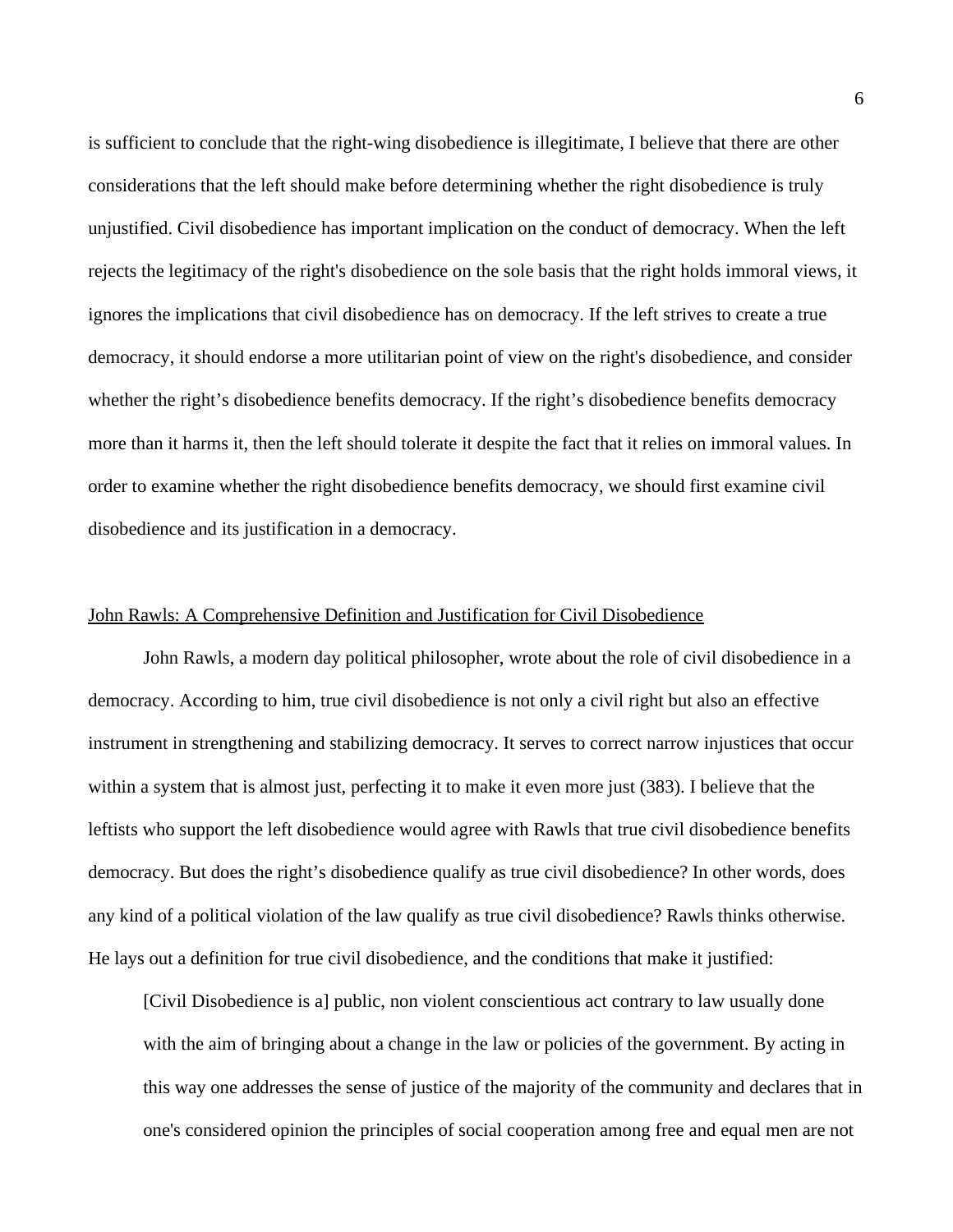being respected. (Rawls 364)

In Rawls' view, civil disobedience can only take place in a society that is close to being just (363). This means that the parties practicing civil disobedience act against a narrow aspect of the law, and do not intend to overthrow the entire system of government. Assuming this is the case, Rawls' definition suggests three main principles for civil disobedience: first, it should be a public violation of the law, meaning that the illegal act should be declared openly rather than practiced in private. Second, it should be non-violent, and third, it should derive from an individual's personal conscience based on principles of freedom and equality.

If we accept this definition, it's easy to see why the rabbis' calls for disobedience do not qualify as civil disobedience. The rabbis do not rely on the personal, independent conscience of their followers. They also don't derive their justification from principles of freedom and equality, but rather from religious dogma. These distinctions show that the rabbis did not perform true civil disobedience that would be justified within a democracy. But what about the sort of disobedience in Velershtein's letter? According to Velershtein's personal view, he is addressing the public sense of justice to protest what he believes to be a wild violation of the settlers' freedom. In addition, he expresses willingness to bear the punishment for his actions, showing that he respects the existing form of government and wishes to protest only against a specific unjust law. So Velershtein's letter is a call for a public, non-violent violation of the law, it addresses the majority's sense of justice, and it protests against a violation of freedom. It seems that Velershtein's letter fits Rawls' definition of civil disobedience.

According to Rawls, fulfilling the definition of civil disobedience is not enough to make disobedience justified. In order for an act of disobedience to be justified, three additional conditions should be met (372-376). The first one is that the act should be aimed only against violations of the most fundamental principles of justice. In Rawls' view, these principles consist of equal liberty and fair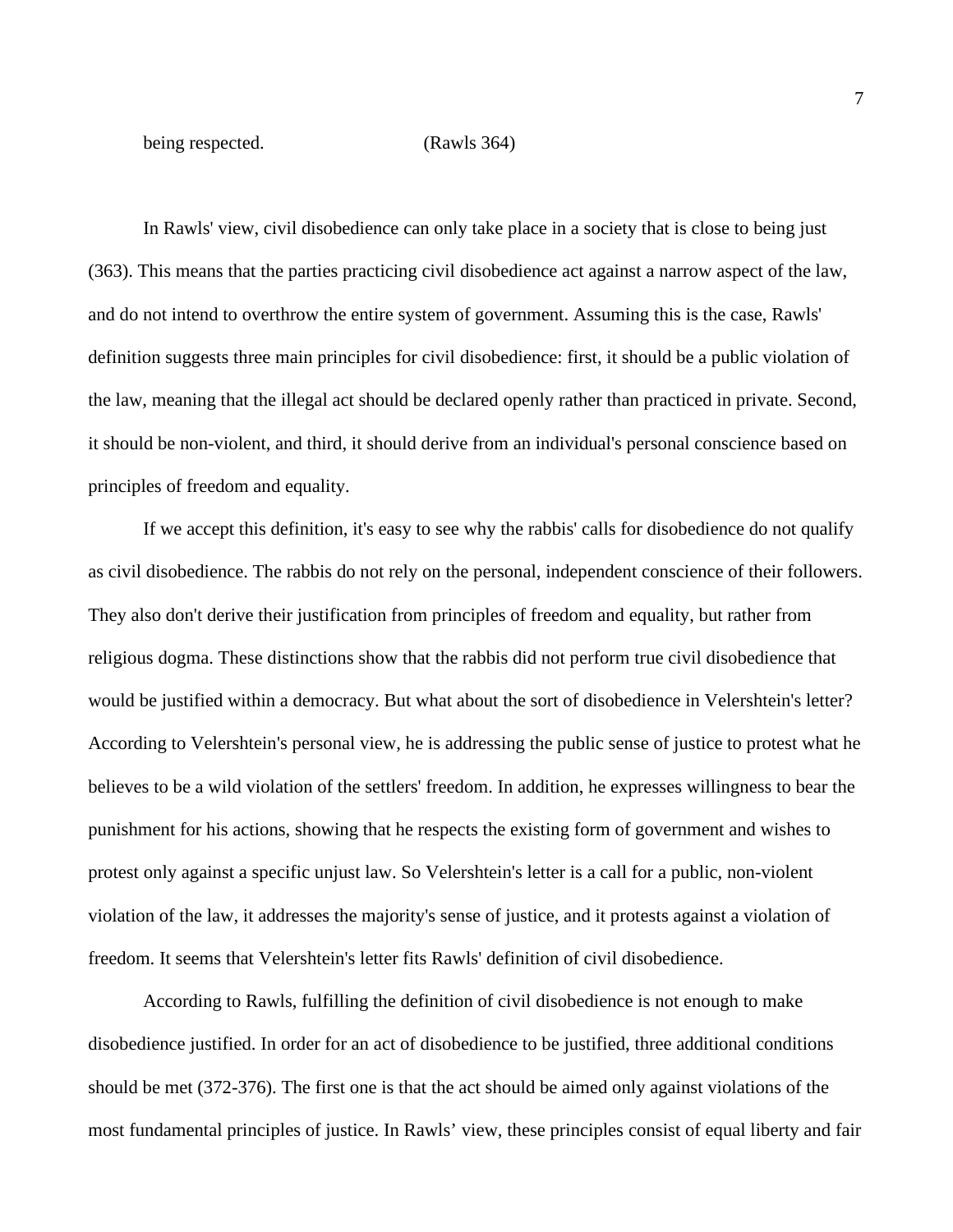equality of opportunity. Do Velershtein and others like him fulfill this condition? It seems that the answer to this question is controversial. While Velershtein clearly believes that forcing the settlers out of their homes is a violation of their freedom, the left might argue that the mere presence of the settlers in the occupied territories is a violation of the Palestinians' liberties. Rawls does not mention a situation in which there isn't a clear consensus on whether the law violates his principles of justice, as in this case. Nevertheless, I believe that both sides would agree that forcing people out of their homes is a violation of their freedom, even if it is done for a better cause. So it seems that Velershtein, as well as settlers and soldiers who decided to oppose the evacuation based on their own conscience, fulfill Rawls' first condition for justified civil disobedience.

Rawls' second condition is that civil disobedience should only be used after legal means have been attempted. Rawls notes that this does not mean that legal means should be exhausted before civil disobedience can be used, since in some cases there is not enough time to wait for the legal system to resolve the injustice, or because the legal means are simply ineffective. Still, Rawls says, legal means should be attempted before resulting to civil disobedience. In the case of the withdrawal from Gaza, the right attempted almost all possible legal means to prevent the withdrawal. It attempted to block the decision in the parliament, it organized mass demonstrations, and it published hundreds of ads and opinion columns in the newspapers. In fact, the right called for civil disobedience only during the evacuation itself, in other words, when legal means had failed to prevent the withdrawal. For this reason, it seems that the right's disobedience fulfills Rawls' second condition for justified civil disobedience.

Rawls' third condition has little relevance to our topic, and so I will only mention it briefly. Rawls is concerned that the structure of society might be destabilized if too many minorities decided to practice civil disobedience at the same time. For this reason, Rawls suggests that some practical arrangement should be made between the minorities to make sure that society's structure is not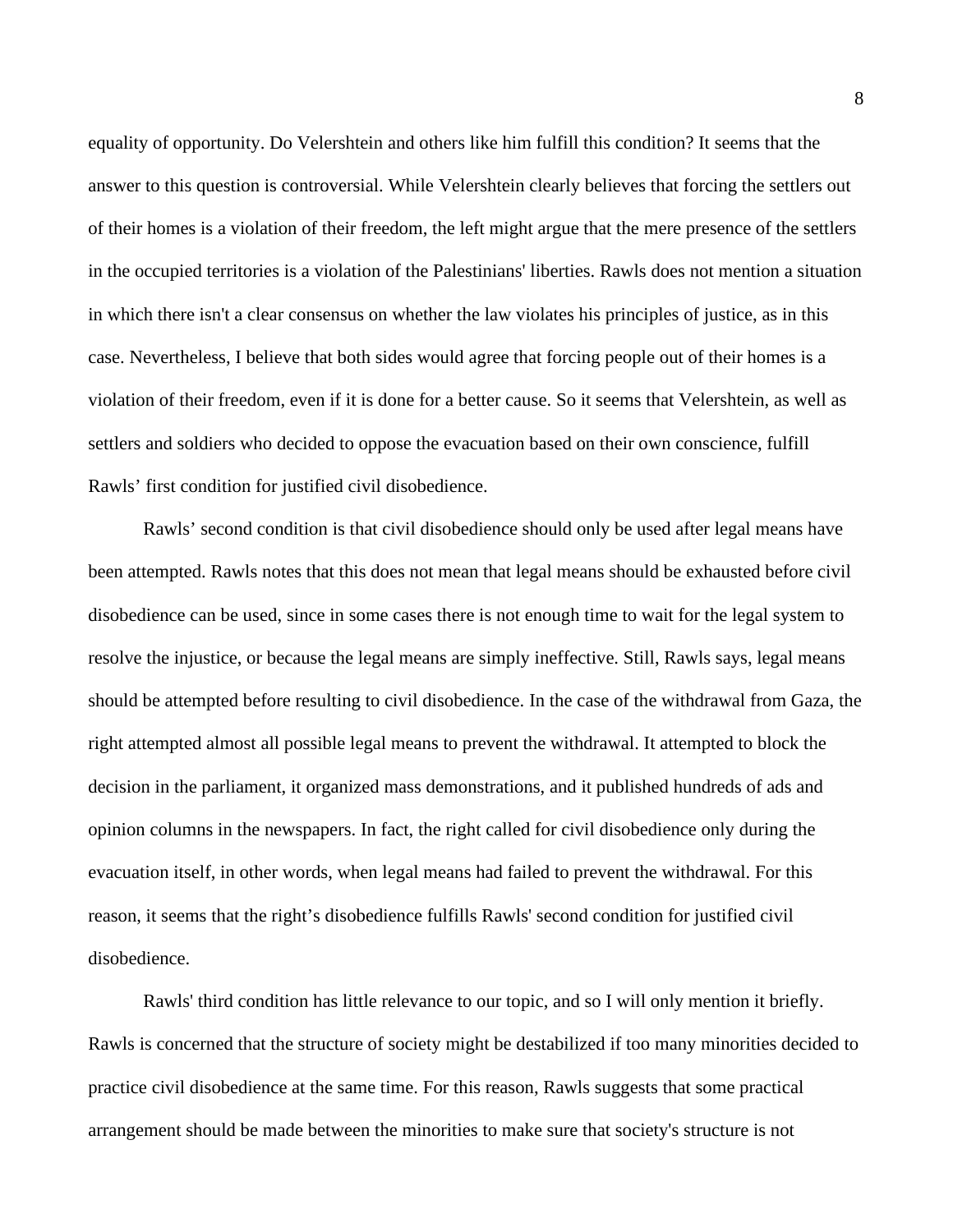jeopardized. In our case, as long as the right's disobedience remains non-violent and focuses on resisting the withdrawal, there is no reason to believe it threatened the structure of government in Israel.

According to Rawls, when a violation of the law fulfills the definition of civil disobedience as well as the three conditions that make the disobedience justified, it becomes a civil right as well as an efficient instrument in strengthening democracy. Since Velershtein's call for disobedience and others like it fulfill Rawls' conditions, they become a civil right and an instrument in strengthening democracy.

#### The Right to Practice Civil Disobedience Versus Universal Justice

I have tried to show that the right's disobedience, even though based on immoral values, fulfills Rawls' conditions for justified civil disobedience and benefits democracy. Lev Greenberg, a political sociologist who supports the left disobedience, reaches a similar conclusion. He asserts that any citizen has the right to disobey a law he considers unjust in order to challenge the authorities. Even though Greenberg opposes the occupation and supports the left refusal to serve in the military, he accepts the right of soldiers to refuse to take part in the withdrawal. For him, it is more important to maintain the basic democratic right of civil disobedience than to reject civil disobedience because it represents immoral values. I believe that Greenberg and others like him overcame the immediate urge to reject the right's disobedience, and arrived at a more measured conclusion that takes into account democratic considerations.

In addition to Rawls' justification, there are other reasons why a democratic society should tolerate the right's civil disobedience. By tolerating civil disobedience from all sides of the political map, society strengthens democratic values such as pluralism and equal opportunities at gaining political influence. In a democracy, any party has the right to express its political views and to use the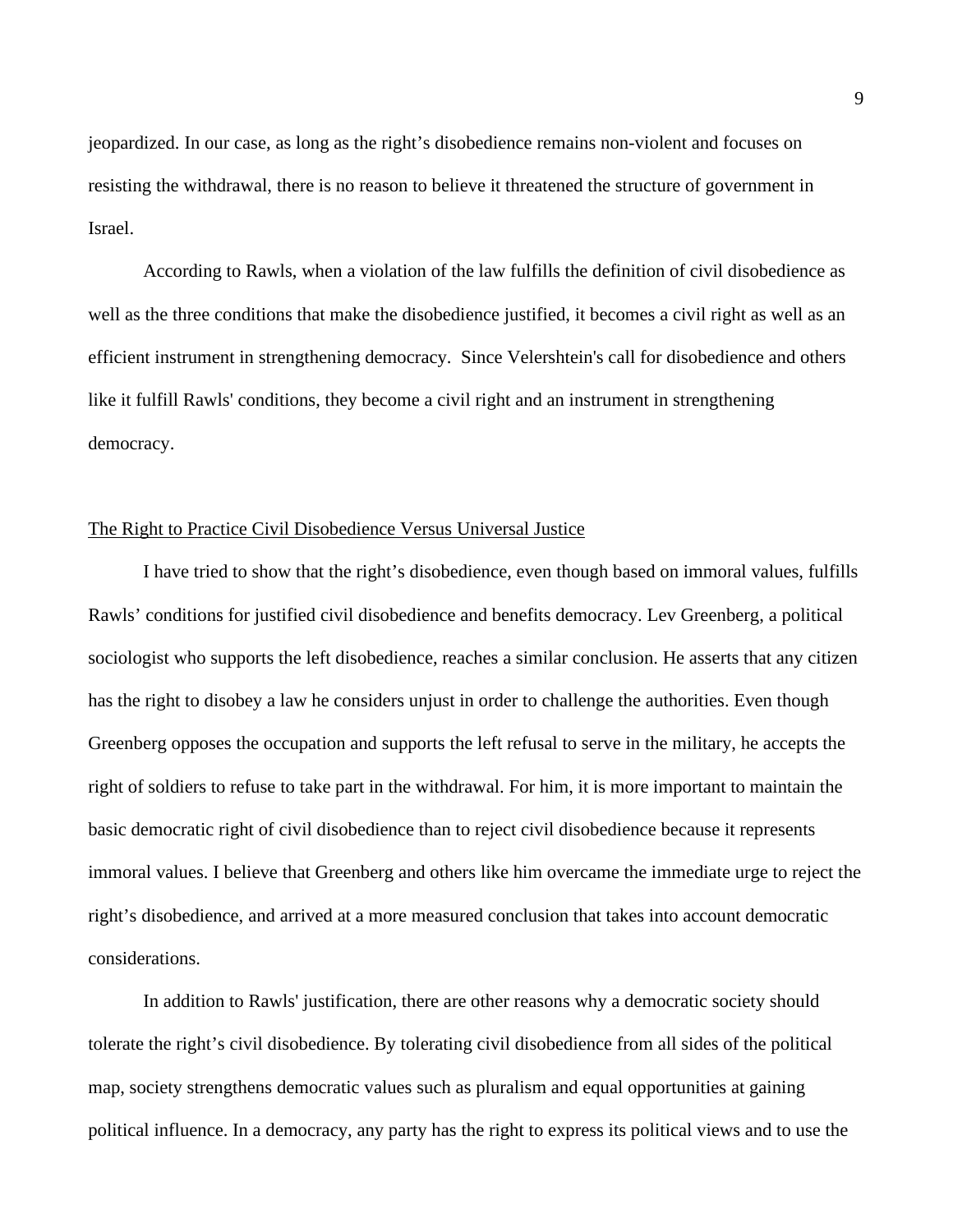same political means in order to gain support. If a society accepts civil disobedience of one party, it cannot deprive the other party's right to use the same means. In addition, in our case, if Israel accepts the left disobedience and rejects the right disobedience, the right might easily lose faith in the system and reject it as a whole. This leads to the conclusion that rejecting the right's civil disobedience would result in a severe damage to basic principles of democracy. I believe that even if the left thinks that the right's disobedience is based on immoral principles, it should accept the right's legitimacy to practice civil disobedience in order to strengthen democracy.

#### Willing to Pay the Price

Realizing that the right's disobedience benefits democracy was not an easy task for me, nor for others in the left. To accept this conclusion, the left has to overcome its instinct to reject the right's disobedience, a disobedience that the left considers immoral and hypocritical. One way for me to overcome this instinct is to consider the personal experience of the individuals who decided to resist the evacuation. These men and women felt as strongly against the evacuation as I and others feel against the occupation. They truly believed that they were being treated unjustly, as I truly believe that the Palestinians are being treated unjustly. Although I do not agree with the settlers that the evacuation was unjust, I can sympathize with their feelings and with their urge to do whatever they can to prevent an injustice. But even with these resolutions in mind, accepting the settler's right to practice disobedience demands a significant concession on my part. It requires me to accept a struggle that contradicts my moral views, and that might have had disastrous consequences for Israel. As I have tried to show, democratic values suggest that I and others in the left should make this concession, and pay the price it entails.